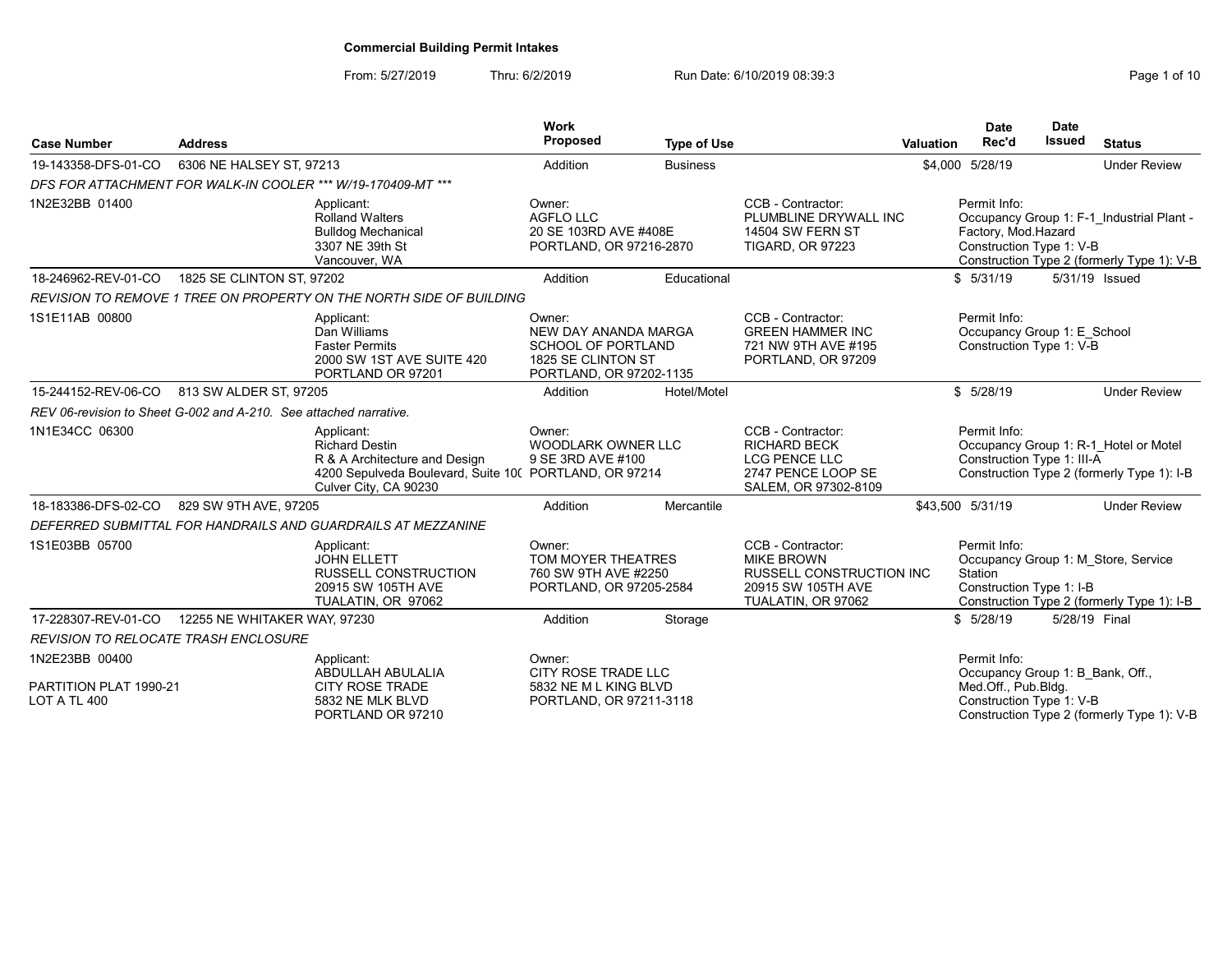| <b>Case Number</b>                                                                              | <b>Address</b>                          |                                                                                                                                                                  | Work<br><b>Proposed</b>                                                      | <b>Type of Use</b> |                                                                                         | Valuation         | <b>Date</b><br>Rec'd                                                                             | <b>Date</b><br>Issued | <b>Status</b>                                            |
|-------------------------------------------------------------------------------------------------|-----------------------------------------|------------------------------------------------------------------------------------------------------------------------------------------------------------------|------------------------------------------------------------------------------|--------------------|-----------------------------------------------------------------------------------------|-------------------|--------------------------------------------------------------------------------------------------|-----------------------|----------------------------------------------------------|
| 19-171580-000-00-CO                                                                             | 8349 N MARINE DR, 97203                 |                                                                                                                                                                  | Addition                                                                     | Utility            |                                                                                         | \$250,000 5/31/19 |                                                                                                  |                       | <b>Under Review</b>                                      |
|                                                                                                 |                                         | NEW BREASTING DOLPHIN AND DOCK AND WALKWAY TO CONNECT, MULTIPLE DOLPHIN REHABILITATION, REPAIR FENDER AND BATTER PILES, REPLACE RUB RAIL, AND REMOVE 50 EXISTING |                                                                              |                    |                                                                                         |                   |                                                                                                  |                       |                                                          |
| 2N1W24 00200<br>RIVERGATE INDUSTRIAL DIS<br><b>BLOCK 19&amp;23 TL 200</b>                       |                                         | Applicant:<br><b>STEVE BLOOMQUIST</b><br>PORT OF PORTLAND<br>PO BOX 3529<br>PORTLAND OR 97208                                                                    | Owner:<br>PORT OF PORTLAND<br>PO BOX 3529<br>PORTLAND, OR 97208-3529         |                    | Primary Contractor:<br>PORT OF PORTLAND<br>700 NE MULTNOMAH ST<br>PORTLAND, OR 97232    |                   | Permit Info:<br>Occupancy Group 1: U Private<br>Garage\Utility Misc.<br>Construction Type 1: V-A |                       |                                                          |
|                                                                                                 |                                         | Applicant:<br><b>MIKE COYLE</b><br><b>FASTER PERMITS</b><br>2000 SW 1ST AVENUE, SUITE 420<br>PORTLAND, OR 97201                                                  |                                                                              |                    |                                                                                         |                   |                                                                                                  |                       |                                                          |
| Total # of CO Addition permit intakes: 6                                                        |                                         |                                                                                                                                                                  |                                                                              |                    |                                                                                         |                   |                                                                                                  |                       | Total valuation of CO Addition permit intakes: \$297,500 |
| 19-172514-000-00-CO                                                                             | 2138 NE HALSEY ST, 97232                |                                                                                                                                                                  | Alteration                                                                   |                    | Apartments/Condos (3 or more units)                                                     |                   | \$2,000 5/31/19                                                                                  |                       | <b>Under Review</b>                                      |
|                                                                                                 |                                         | STRUCTURAL REPAIR AND TESTING FOR CERTIFICATION OF FIRE ESCAPE                                                                                                   |                                                                              |                    |                                                                                         |                   |                                                                                                  |                       |                                                          |
| 1N1E35AA 00700<br>HOLLADAY PK & 1ST ADD<br>BLOCK <sub>9</sub><br>ELY 19' OF LOT 11<br>LOT 12-14 |                                         | Applicant:<br>DONIA BRADEN-PARRISH<br>NJP RESTORATION<br>PO BOX 3804<br>TUALATIN OR 97062                                                                        | Owner:<br><b>REGAL MANOR LLC</b><br>1539 NW 19TH AVE<br>PORTLAND, OR 97209   |                    | CCB - Contractor:<br><b>BRADEN ENTERPRISE CORP</b><br>PO BOX 3804<br>TUALATIN, OR 97062 |                   |                                                                                                  |                       |                                                          |
| 19-172497-000-00-CO                                                                             | 843 N KNOTT ST, 97227                   |                                                                                                                                                                  | Alteration                                                                   |                    | Apartments/Condos (3 or more units)                                                     |                   | \$2,000 5/31/19                                                                                  |                       | <b>Under Review</b>                                      |
|                                                                                                 |                                         | STRUCTURAL REPAIR AND TESTING FOR CERTIFICATION OF FIRE ESCAPE                                                                                                   |                                                                              |                    |                                                                                         |                   |                                                                                                  |                       |                                                          |
| 1N1E27BD 05900<br>PROEBSTELS ADD<br>BLOCK <sub>7</sub><br>LOT 6                                 |                                         | Applicant:<br>DONIA BRADEN-PARRISH<br><b>NJP RESTORATION</b><br>PO BOX 3804<br>TUALATIN OR 97062                                                                 | Owner:<br><b>JAMES WILSON</b><br>PO BOX 2347<br>BEAVERTON, OR 97075-2347     |                    | CCB - Contractor:<br><b>BRADEN ENTERPRISE CORP</b><br>PO BOX 3804<br>TUALATIN, OR 97062 |                   |                                                                                                  |                       |                                                          |
| 19-170762-000-00-CO                                                                             | 810 NE COUCH ST, 97232                  |                                                                                                                                                                  | Alteration                                                                   |                    | Apartments/Condos (3 or more units)                                                     |                   | \$2.000 5/28/19                                                                                  |                       | <b>Under Review</b>                                      |
| FIRE ESCAPE TESTING FOR CERTIFICATION                                                           |                                         |                                                                                                                                                                  |                                                                              |                    |                                                                                         |                   |                                                                                                  |                       |                                                          |
| 1N1E35CB 06800<br><b>EAST PORTLAND</b><br>BLOCK 187<br>LOT 1                                    |                                         | Applicant:<br><b>LAVENDER LLOYD</b><br>501 HOOD GROUP INC<br>1750 SW HARBOR WAY #250<br>PORTLAND OR 97201                                                        | Owner:<br>501 HOOD GROUP LLC<br>16715 GRAEF CIR<br>LAKE OSWEGO, OR 97035     |                    | CCB - Contractor:<br><b>BRADEN ENTERPRISE CORP</b><br>PO BOX 3804<br>TUALATIN, OR 97062 |                   |                                                                                                  |                       |                                                          |
| 19-169984-000-00-CO                                                                             | 8011 NE M L KING BLVD, 97211            |                                                                                                                                                                  | Alteration                                                                   | Assembly           |                                                                                         |                   | \$22,000 5/28/19                                                                                 |                       | 5/28/19 Issued                                           |
|                                                                                                 | REPLACE 4 MENU BOARDS ON 3 NEW FOOTINGS |                                                                                                                                                                  |                                                                              |                    |                                                                                         |                   |                                                                                                  |                       |                                                          |
| 1N1E10DA 03300<br><b>LOVES ADD</b><br>BLOCK 28                                                  |                                         | Applicant:<br><b>JIM STEIN</b><br><b>STEIN SIGN</b><br>PO BOX 410                                                                                                | Owner:<br><b>MC DONALD'S CORP</b><br>8708 NW KAISER RD<br>PORTLAND, OR 97231 |                    | CCB - Contractor:<br><b>JAMES F STEIN</b><br>JAMES F STEIN<br>PO BOX 410                |                   |                                                                                                  |                       |                                                          |
| LOT 5-8&11                                                                                      |                                         | CORBETT OR 97019                                                                                                                                                 |                                                                              |                    | CORBETT, OR 97019                                                                       |                   |                                                                                                  |                       |                                                          |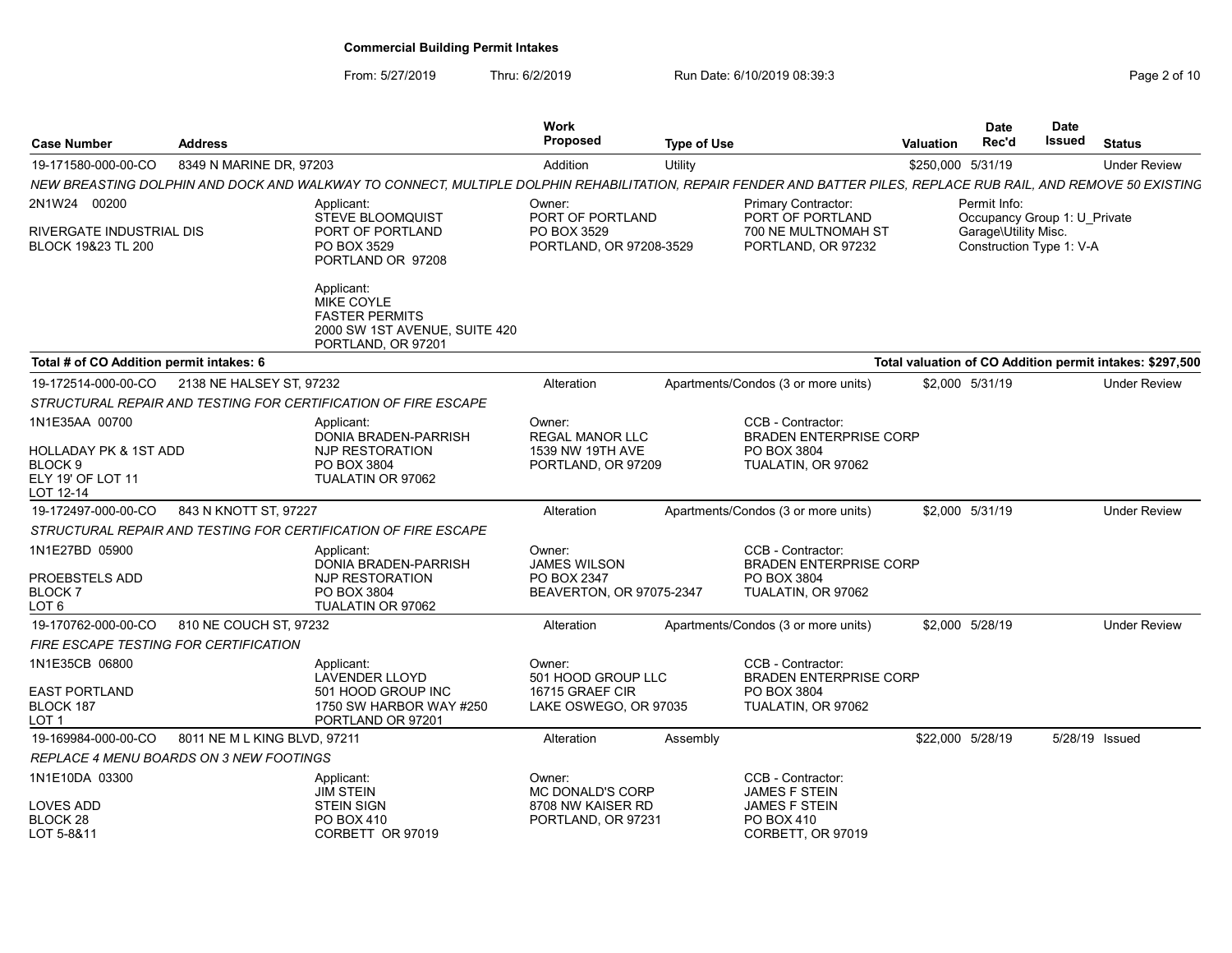| <b>Case Number</b>                                                                           | <b>Address</b>              |                                                                                                                                                                | Work<br><b>Proposed</b>                                                 | <b>Type of Use</b> |                                                                                | Valuation         | Date<br>Rec'd                                     | <b>Date</b><br><b>Issued</b> | <b>Status</b>                              |
|----------------------------------------------------------------------------------------------|-----------------------------|----------------------------------------------------------------------------------------------------------------------------------------------------------------|-------------------------------------------------------------------------|--------------------|--------------------------------------------------------------------------------|-------------------|---------------------------------------------------|------------------------------|--------------------------------------------|
| 19-169962-000-00-CO                                                                          | 12026 NE AIRPORT WAY, 97220 |                                                                                                                                                                | Alteration                                                              | Assembly           |                                                                                | \$22,000 5/28/19  |                                                   | 5/28/19 Issued               |                                            |
| REPLACE 4 MENU BOARDS ON 3 NEW FOOTINGS                                                      |                             |                                                                                                                                                                |                                                                         |                    |                                                                                |                   |                                                   |                              |                                            |
| 1N2E15D 02600                                                                                |                             | Applicant:<br><b>JIM STEIN</b>                                                                                                                                 | Owner:<br>MCDONALD'S CORPORATION                                        |                    | CCB - Contractor:<br><b>JAMES F STEIN</b>                                      |                   |                                                   |                              |                                            |
| WIN SIVERS BUSINESS PARK<br>LOT <sub>3</sub>                                                 |                             | <b>STEIN SIGN</b><br>PO BOX 410<br>CORBETT OR 97019                                                                                                            | 8255 SW HUNZIKER ST #101<br><b>TIGARD, OR 97223</b>                     |                    | <b>JAMES F STEIN</b><br>PO BOX 410<br>CORBETT, OR 97019                        |                   |                                                   |                              |                                            |
| 19-169941-000-00-CO                                                                          | 8149 SE STARK ST. 97215     |                                                                                                                                                                | Alteration                                                              | Assembly           |                                                                                | \$18,000 5/28/19  |                                                   |                              | 5/28/19 Under Inspection                   |
| <b>REPLACE 3 MENU BOARDS ON 3 NEW FOOTINGS</b>                                               |                             |                                                                                                                                                                |                                                                         |                    |                                                                                |                   |                                                   |                              |                                            |
| 1N2E32DD 12100                                                                               |                             | Applicant:<br><b>JIM STEIN</b>                                                                                                                                 | Owner:<br>MC DONALD'S CORPORATION                                       |                    | CCB - Contractor:<br><b>JAMES F STEIN</b>                                      |                   | Permit Info:<br>Occupancy Group 1: A-2 Restaurant |                              |                                            |
| ST IVES ADD<br><b>BLOCK7</b><br>LOT 1-5 EXC PT IN STS<br>LOT 6&7. LOT 8 EXC PT IN ST. LOT 12 |                             | <b>STEIN SIGN</b><br>PO BOX 410<br>CORBETT OR 97019                                                                                                            | 10230 SE 252ND DR<br>DAMASCUS, OR 97089                                 |                    | <b>JAMES F STEIN</b><br>PO BOX 410<br>CORBETT, OR 97019                        |                   | Construction Type 1: V-B                          |                              |                                            |
| 19-168630-000-00-CO                                                                          | 3730 SW BOND AVE            |                                                                                                                                                                | Alteration                                                              | Assembly           |                                                                                | \$85,000 5/31/19  |                                                   | 5/31/19 Issued               |                                            |
|                                                                                              |                             | TI FOR NEW TENANT FOR RESTAURANT: RELOCATE EXISTING WALK IN COOLER: ADD 3 NEW COUNTERS: AND INTERIOR WALL: RELOCATE EXISTING HAND SINK                         |                                                                         |                    |                                                                                |                   |                                                   |                              |                                            |
| 1S1E10DB 00205                                                                               |                             | Applicant:<br>WILLIAM MILLER<br><b>FOOD FACILITY PLANNING</b><br>2728 N JESSUP ST<br>PORTLAND, OR 97217                                                        | Owner:<br>MEPT 3720 PORTLAND LLC<br>PO BOX 92129<br>SOUTHLAKE, TX 76092 |                    | CCB - Contractor:<br><b>RENKO NW INC</b><br>PO BOX 1812<br>CLACKAMAS, OR 97015 |                   | Permit Info:<br>Construction Type 1: I-B          |                              | Occupancy Group 1: A-2 Restaurant          |
| 19-170990-000-00-CO                                                                          | 738 NW GLISAN ST. 97209     |                                                                                                                                                                | Alteration                                                              | Assembly           |                                                                                | \$40.000 5/29/19  |                                                   |                              | <b>Under Review</b>                        |
|                                                                                              |                             | TI FOR NEW RESTAURANT TO INCLUDE NEW PARTITION WALLS AND NEW EQUIPMENT.                                                                                        |                                                                         |                    |                                                                                |                   |                                                   |                              |                                            |
| 1N1E34CB 00800                                                                               |                             | Applicant<br><b>STAN CHESSHIR</b>                                                                                                                              | Owner:<br><b>HARLOW PARAM HOTEL CORP</b>                                |                    | CCB - Contractor:<br><b>MEGA PACIFIC CO</b>                                    |                   | Permit Info:                                      |                              | Occupancy Group 1: A-2 Restaurant          |
| <b>COUCHS ADD</b><br>BLOCK 49<br>LOT <sub>7</sub><br><b>HISTORIC PROPERTY, POTENTIAL</b>     |                             | CHESSHIR ARCHITECTURE. PC<br>2337 NW YORK ST SUITE #208<br>PORTLAND, OR 97210                                                                                  | 415 SW MONTGOMERY ST<br>PORTLAND, OR 97201                              |                    | PO BOX 82186<br>PORTLAND, OR 97282-0186                                        |                   | Construction Type 1: III-B                        |                              |                                            |
| ADDITIONAL TAX                                                                               |                             |                                                                                                                                                                |                                                                         |                    |                                                                                |                   |                                                   |                              |                                            |
| 19-160356-000-00-CO                                                                          | 17332 SE POWELL BLVD, 97236 |                                                                                                                                                                | Alteration                                                              | <b>Business</b>    |                                                                                | \$150,000 5/30/19 |                                                   |                              | <b>Under Review</b>                        |
|                                                                                              |                             | TI .INTERIOR REMODEL OF EXISTING SPACE TO CREATE TWO TENANT SPACES. CHANGE OF OCCUPANCY FROM B TO M FOR NEW DISPENSARY TO INCLUDE: RETAIL SALES SPACE, OFFICES |                                                                         |                    |                                                                                |                   |                                                   |                              |                                            |
| 1S3E07CD 01800                                                                               |                             | Applicant<br><b>TRAVIS MOFFATT</b>                                                                                                                             | Owner:<br><b>GP MANAGEMENT LLC</b>                                      |                    | CCB - Contractor:<br><b>GP MANAGEMENT LLC</b>                                  |                   | Permit Info:<br>Occupancy Group 1: B_Bank, Off.,  |                              |                                            |
| SUTTER HILL SUBDIVISION<br><b>LOT 10</b>                                                     |                             | <b>GP MANAGEMENT</b><br>15350 SW 116TH AVE<br>KING CITY OR 97224                                                                                               | 6100 SE 111TH AVE<br>PORTLAND, OR 97266                                 |                    | 16321 SE HILLSIDE LN<br>MILWAUKIE, OR 97267                                    |                   | Med.Off., Pub.Bldg.<br>Construction Type 1: V-B   |                              | Construction Type 2 (formerly Type 1): V-B |
| 13-226625-STR-02-CO                                                                          | 1645 NW HOYT ST. 97209      |                                                                                                                                                                | Alteration                                                              | <b>Business</b>    |                                                                                | \$89,632 5/30/19  |                                                   |                              | 5/30/19 Under Inspection                   |
|                                                                                              |                             | ASCE-31 SEISMIC UPGRADE UNDER PHASED SEISMIC AGREEMENT. INCLUDES INSTALLATION OF NEW PLYWOOD SHEATHING OVER THE DIAPHRAGM, CONTINUOUS STRAPS ABOVE BOW-STR     |                                                                         |                    |                                                                                |                   |                                                   |                              |                                            |
| 1N1E33AC 02202                                                                               |                             | Applicant<br><b>JOHN WRIGHT</b>                                                                                                                                | Owner:<br>16TH & NW HOYT LLC                                            |                    | <b>Primary Contractor:</b><br>TO BID                                           |                   | Permit Info:<br>Occupancy Group 1: B Bank, Off.,  |                              |                                            |
| PARTITION PLAT 2014-4<br>LOT <sub>2</sub>                                                    |                             | <b>C2K ARCHITECTURE LLC</b><br>1645 NW HOYT ST<br>PORTLAND, OR 97209                                                                                           | 1645 NW HOYT ST<br>PORTLAND, OR 97209-2211                              |                    |                                                                                |                   | Med.Off., Pub.Bldg.<br>Construction Type 1: V-B   |                              |                                            |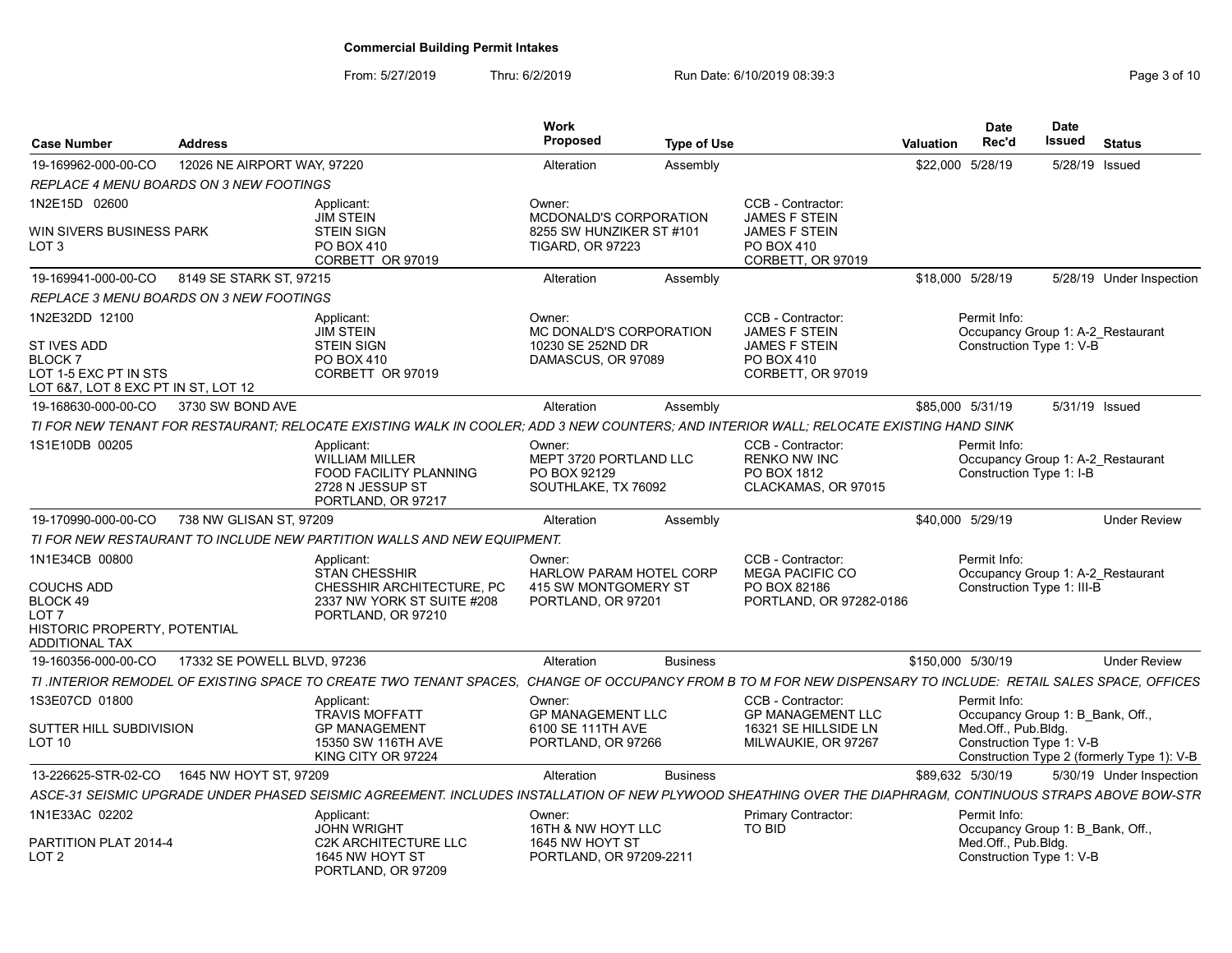| <b>Case Number</b>                                                    | <b>Address</b>                  |                                                                                                                                                                     | Work<br>Proposed                                                                                                   | <b>Type of Use</b> |                                                                                                                                   | Valuation | Date<br>Rec'd                                                                                         | <b>Date</b><br><b>Issued</b> | <b>Status</b>                               |
|-----------------------------------------------------------------------|---------------------------------|---------------------------------------------------------------------------------------------------------------------------------------------------------------------|--------------------------------------------------------------------------------------------------------------------|--------------------|-----------------------------------------------------------------------------------------------------------------------------------|-----------|-------------------------------------------------------------------------------------------------------|------------------------------|---------------------------------------------|
| 19-172148-000-00-CO                                                   | 1192 N HAYDEN MEADOWS DR. 97217 |                                                                                                                                                                     | Alteration                                                                                                         | <b>Business</b>    |                                                                                                                                   |           | \$22,000 5/31/19                                                                                      |                              | <b>Under Review</b>                         |
|                                                                       |                                 | TI FOR NAIL SALON - EXISTING TENANT - RESPONDING TO 19-118973-AL. PARTIAL CHANGE OF OCCUPANCY TO MODIFY PARTITION WALLS TO CONVERT STORAGE TO SALON, ONE OFFICE BE( |                                                                                                                    |                    |                                                                                                                                   |           |                                                                                                       |                              |                                             |
| 1N1E03C 00500                                                         |                                 | Applicant:<br><b>CUONG NGUYEN</b><br>SWEET HOME DESIGN<br>16125 SE HAWTHORNE CT<br>PORTLAND, OR 97233                                                               | Owner:<br><b>HAYDEN MEADOWS</b><br>760 SW 9TH AVE #2250<br>PORTLAND, OR 97205-2584                                 |                    | Primary Contractor:<br>TO BID                                                                                                     |           | Permit Info:<br>Occupancy Group 1: B Bank, Off.,<br>Med.Off., Pub.Bldg.<br>Construction Type 1: V-B   |                              |                                             |
| 19-156506-000-00-CO                                                   | 6309 SW CAPITOL HWY, 97239      |                                                                                                                                                                     | Alteration                                                                                                         | <b>Business</b>    |                                                                                                                                   |           | \$140,000 5/28/19                                                                                     |                              | 5/28/19 Issued                              |
|                                                                       |                                 | TI TO REMOVE PARTITION WALLS AND ADD (2) DEMOUNTABLE MODULAR OFFICE PARTITION SYSTEM; AND COSMETIC FINISHES; NO EXTERIOR WORK                                       |                                                                                                                    |                    |                                                                                                                                   |           |                                                                                                       |                              |                                             |
| 1S1E16CD 01100<br>SECTION 16 1S 1E<br>TL 1100 0.34 ACRES              |                                 | Applicant:<br>MIKE COYLE<br><b>FASTER PERMITS</b><br>744 SE Bidwell St.<br>PORTLAND, OR 97202                                                                       | Owner:<br>JULIE YUK KWUN YAN SEID<br>5210 SE 33RD PL<br>PORTLAND, OR 97202<br>Owner:<br>SEID.JULIE YUK KWUN YAN TR |                    | CCB - Contractor:<br>ANDERSON CONSTRUCTION INC<br>PO BOX 763<br>MEDFORD, OR 97501                                                 |           | Permit Info:<br>Occupancy Group 1: B Bank, Off.,<br>Med.Off., Pub.Bldg.<br>Construction Type 1: II-B  |                              |                                             |
|                                                                       |                                 |                                                                                                                                                                     | 5210 SE 33RD PL<br>PORTLAND, OR 97202                                                                              |                    |                                                                                                                                   |           |                                                                                                       |                              |                                             |
| 19-171678-000-00-CO                                                   | 365 NE COUCH ST, 97232          |                                                                                                                                                                     | Alteration                                                                                                         | <b>Business</b>    |                                                                                                                                   |           | \$709,115 5/30/19                                                                                     |                              | <b>Under Review</b>                         |
|                                                                       |                                 | TENANT IMPROVEMENT FOR LEVELS 3 THROUGH 5 - PARTIAL CHANGE OF OCCUPANCY ON 3RD FLOOR FROM "M" TO "B". NEW RESTROOMS, KITCHENETTES, AND PARTITION WALLS ON EACH      |                                                                                                                    |                    |                                                                                                                                   |           |                                                                                                       |                              |                                             |
| 1N1E34DA 03300<br><b>EAST PORTLAND</b><br>BLOCK 76<br>LOT 1-4 TL 3300 |                                 | Applicant:<br>Jill Asselineau<br>Skylab Architecture<br>413 SW 13th Ave ste 200<br>Portland, OR 97205                                                               | Owner:<br><b>BLOCK 76 LLC</b><br>501 PORTWAY AVE #309<br>HOOD RIVER, OR 97031-1284                                 |                    | Primary Contractor:<br>TO BID                                                                                                     |           | Permit Info:<br>Occupancy Group 1: B Bank, Off.,<br>Med.Off., Pub.Bldg.<br>Construction Type 1: III-A |                              |                                             |
| 19-171740-000-00-CO                                                   | 4810 N LAGOON AVE, 97217        |                                                                                                                                                                     | Alteration                                                                                                         | <b>Business</b>    |                                                                                                                                   |           | \$10,000 5/30/19                                                                                      |                              | Approved to Issue                           |
|                                                                       |                                 | REPLACEMENT OF PI DCVA SERIAL NUMBER 9607231244 WITH A PI RPBA ***SEE COMMENTS***                                                                                   |                                                                                                                    |                    |                                                                                                                                   |           |                                                                                                       |                              |                                             |
| 1N1E20A 00200                                                         |                                 | Applicant:<br>MADDY GORMAN<br><b>ANKROM MOISAN</b><br>38 NW DAVIS ST, STE 300<br>PORTLAND, OR 97209                                                                 | Owner:<br><b>ROSAN INC</b><br>PO BOX 10105<br>PORTLAND, OR 97296                                                   |                    | CCB - Contractor:<br><b>CALIBER PLUMBING &amp;</b><br><b>MECHANICAL INC</b><br>6036 N CUTTER CIRCLE STE 360<br>PORTLAND, OR 97217 |           |                                                                                                       |                              |                                             |
| 19-171063-000-00-CO                                                   | 4027 SW CANYON RD, 97221        |                                                                                                                                                                     | Alteration                                                                                                         | <b>Business</b>    |                                                                                                                                   |           | \$90,000 5/29/19                                                                                      |                              | 5/29/19 Issued                              |
| REPLACE 6 EXTERIOR DOORS AND 3 INTERIOR RATED DOORS                   |                                 |                                                                                                                                                                     |                                                                                                                    |                    |                                                                                                                                   |           |                                                                                                       |                              |                                             |
| 1S1E05 00801<br>SECTION 05 1S 1E<br>TL 801 1.27 ACRES                 |                                 | Applicant:<br><b>SCOTT SPEARS</b><br><b>TRIMET</b><br>1800 SW 1ST AVENUE                                                                                            | Owner:<br>OF OREGON<br>4012 SE 17TH AVE                                                                            |                    | CCB - Contractor:<br>TRI-COUNTY METRO TRANS DIST FFOSIL CONTRACTING &<br><b>MANAGEMENT PC</b><br>PO BOX 1285                      |           | Permit Info:<br>Occupancy Group 1: B Bank, Off.,<br>Med.Off., Pub.Bldg.<br>Construction Type 1: II-A  |                              |                                             |
|                                                                       |                                 | PORTLAND OR 97222                                                                                                                                                   | PORTLAND, OR 97202-3940                                                                                            |                    | SILVERTON, OR 97381                                                                                                               |           |                                                                                                       |                              | Construction Type 2 (formerly Type 1): II-A |
| 19-171021-000-00-CO                                                   | 728 NW GLISAN ST, 97209         |                                                                                                                                                                     | Alteration                                                                                                         | <b>Business</b>    |                                                                                                                                   |           | \$25,000 5/29/19                                                                                      |                              | <b>Under Review</b>                         |
|                                                                       |                                 | TI FOR NEW COFFEE SHOP TO INCLUDE THE INSTALLATION OF A NEW COFFEE BAR COUNTER/PREP AREA.                                                                           |                                                                                                                    |                    |                                                                                                                                   |           |                                                                                                       |                              |                                             |
| 1N1E34CB 00800                                                        |                                 | Applicant:<br><b>STAN CHESSHIR</b><br>CHESSHIR ARCHITECTURE, PC<br>2337 NW YORK ST SUITE #208<br>PORTLAND, OR 97210                                                 | Owner:<br><b>HARLOW PARAM HOTEL CORP</b><br>415 SW MONTGOMERY ST<br>PORTLAND, OR 97201                             |                    | CCB - Contractor:<br><b>MEGA PACIFIC CO</b><br>PO BOX 82186<br>PORTLAND, OR 97282-0186                                            |           | Permit Info:<br>Occupancy Group 1: B_Bank, Off.,<br>Med.Off., Pub.Bldg.<br>Construction Type 1: III-B |                              |                                             |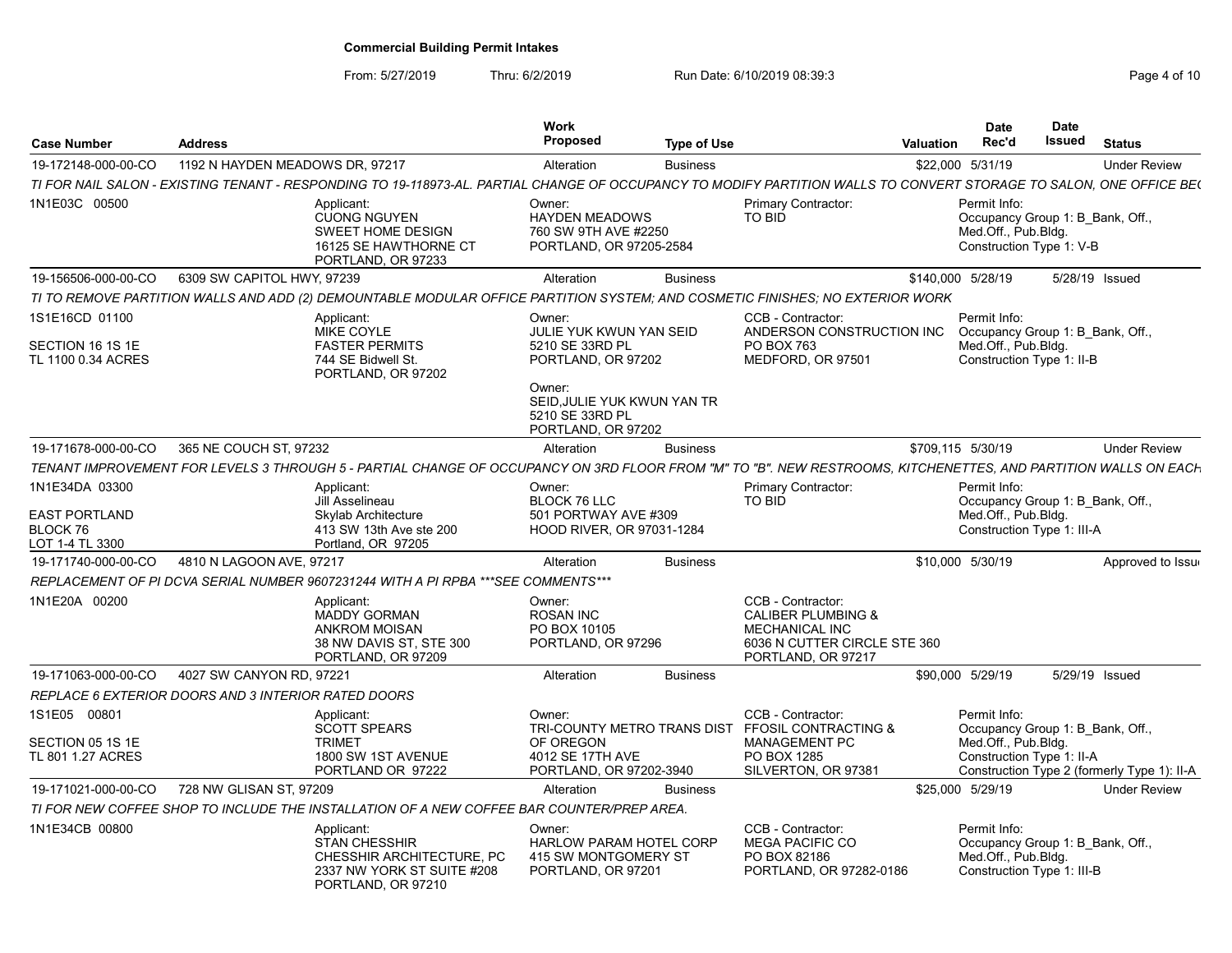| <b>Case Number</b>                                                                                                      | <b>Address</b>             |                                                                                                                                                                       | Work<br><b>Proposed</b>                                                                                                | <b>Type of Use</b> |                                                                                                                                                    | <b>Valuation</b> | <b>Date</b><br>Rec'd                                                                                       | <b>Date</b><br>Issued | <b>Status</b>                              |
|-------------------------------------------------------------------------------------------------------------------------|----------------------------|-----------------------------------------------------------------------------------------------------------------------------------------------------------------------|------------------------------------------------------------------------------------------------------------------------|--------------------|----------------------------------------------------------------------------------------------------------------------------------------------------|------------------|------------------------------------------------------------------------------------------------------------|-----------------------|--------------------------------------------|
| 19-170325-000-00-CO                                                                                                     | 4531 SE BELMONT ST. 97215  |                                                                                                                                                                       | Alteration                                                                                                             | <b>Business</b>    |                                                                                                                                                    |                  | \$116,590 5/28/19                                                                                          |                       | <b>Under Review</b>                        |
|                                                                                                                         |                            | TI TO CREATE SEPARATE TENANT; RELOCATE DOOR ON EAST SIDE OF TENANT SPACE; NEW PARTITION WALLS TO CREATE 12 OFFICES AND 2 WAITING AREAS. NO OCCUPANCY FOR SECOND       |                                                                                                                        |                    |                                                                                                                                                    |                  |                                                                                                            |                       |                                            |
| 1S2E06BB 09300<br>PARADISE SPR FARM<br>LOT 9 TL 9300                                                                    |                            | Applicant:<br><b>ARMIN QUILICI</b><br><b>QUILICI ARCHITECTURE &amp;</b><br><b>DESIGN INC</b><br>210 SW MORRISON ST SUITE 600                                          | Owner:<br><b>BELMONT INVESTMENT LLC</b><br>6412 NE SANDY BLVD<br>PORTLAND, OR 97213                                    |                    |                                                                                                                                                    |                  | Permit Info:<br>Occupancy Group 1: B Bank, Off.,<br>Med.Off., Pub.Bldg.<br>Construction Type 1: V-A        |                       |                                            |
| 19-172440-000-00-CO                                                                                                     | 500 NE MULTNOMAH ST, 97232 | PORTLAND OR 97204                                                                                                                                                     | Alteration                                                                                                             | <b>Business</b>    |                                                                                                                                                    |                  | \$500 5/31/19                                                                                              |                       | 5/31/19 Issued                             |
|                                                                                                                         |                            | REMOVE SWING STAGE EQUIPMENT FROM TOP OF ROOF -  RAILS TO REMAIN.                                                                                                     |                                                                                                                        |                    |                                                                                                                                                    |                  |                                                                                                            |                       |                                            |
| 1N1E35BB 02400<br>HOLLADAYS ADD<br>BLOCK 73&80 TL 2400                                                                  |                            | Applicant:<br><b>KURT MEEUWSEN</b><br>2905 sw First Ave<br>Portland, OR 97201                                                                                         | Owner:<br>KAISER FOUNDATION HEALTH<br>PLAN OF THE NORTHWEST<br>500 NE MULTNOMAH ST STE 100<br>PORTLAND, OR 97232-2031  |                    | CCB - Contractor:<br><b>TOM MITCHELL</b><br><b>WALSH CONSTRUCTION CO</b><br>OREGON<br>2905 SW 1ST AVE<br>PORTLAND, OR 97201-4705                   |                  |                                                                                                            |                       |                                            |
| 19-169599-000-00-CO                                                                                                     | 4707 SW KELLY AVE, 97239   |                                                                                                                                                                       | Alteration                                                                                                             | <b>Business</b>    |                                                                                                                                                    |                  | \$8,200 5/31/19                                                                                            |                       | 5/31/19 Issued                             |
|                                                                                                                         |                            | EXTERIOR ALTERATION TO OFFICE BUILDING INCLUDES NEW HARDIE SIDING AT FRONT AND PARTIAL SIDE BLDG. REPLACE (2)EXISTING DOOR ON NORTH EAST CORNER, EXTEND PARAPET A     |                                                                                                                        |                    |                                                                                                                                                    |                  |                                                                                                            |                       |                                            |
| 1S1E15BA 03100<br><b>TERWILLIGER HMSTD</b><br><b>BLOCK1</b><br>W OF KELLY ST LOT 2<br>INC E 1/2 VAC ST W OF & ADJ LOT 3 |                            | Applicant:<br><b>TONY YRAGUEN</b><br>6663 SW BEAV HILLSDALE HWY<br>#138<br>PORTLAND, OR 97225                                                                         | Owner:<br>4707 SW KELLY LLC<br>9414 SW BARBUR BLVD #150<br>PORTLAND, OR 97219-5486                                     |                    | CCB - Contractor:<br>TODD HESS BUILDING CO<br>9414 SW BARBUR BLVD STE 150<br>PORTLAND, OR 97219                                                    |                  | Permit Info:<br>Occupancy Group 1: S-1 Storage -<br>Moderate Hazard. Warehouse<br>Construction Type 1: V-B |                       | Construction Type 2 (formerly Type 1): V-B |
| 19-171516-000-00-CO                                                                                                     | 10505 NE SANDY BLVD, 97220 |                                                                                                                                                                       | Alteration                                                                                                             | Factory/Industrial |                                                                                                                                                    |                  | \$18,000 5/30/19                                                                                           |                       | <b>Under Review</b>                        |
|                                                                                                                         |                            | T.I.: CHANGE OF OCCUPANCY OF PORTION OF SPACE TO F-1 FROM M TO INCLUDE TWO NEW ACCESSIBLE RESTROOMS. NO CHANGES TO EXTERIOR OF BUILDING.                              |                                                                                                                        |                    |                                                                                                                                                    |                  |                                                                                                            |                       |                                            |
| 1N2E22BB 02800<br>PARKROSE & RPLT<br>BLOCK 76<br>LOT C TL 2800                                                          |                            | Applicant:<br><b>LANA SLEZAK</b><br>HERITAGE SPECIALTY FOODS<br>P.O. BOX 301277<br>PORTLAND, OR 97294                                                                 | Owner:<br><b>CLD INVESTMENTS LLC</b><br>13524 SE LE ANN CT<br>BORING, OR 97009-7095                                    |                    |                                                                                                                                                    |                  | Permit Info:<br>Factory, Mod.Hazard<br>Construction Type 1: V-B                                            |                       | Occupancy Group 1: F-1 Industrial Plant -  |
| 19-170530-000-00-CO                                                                                                     | 10750 NE SANDY BLVD, 97220 |                                                                                                                                                                       | Alteration                                                                                                             | Factory/Industrial |                                                                                                                                                    |                  | \$192,150 5/30/19                                                                                          |                       | <b>Under Review</b>                        |
|                                                                                                                         |                            | TI TO EXPAND INTO ADJACENT BUILDING - EXISTING F-1/S-1 SPACE - TO INCLUDE DEMOLITION OF SPACES IN EXISTING PARTITIONS TO CREATE DOORWAYS AND TO CREATE A PACKAGING RO |                                                                                                                        |                    |                                                                                                                                                    |                  |                                                                                                            |                       |                                            |
| 1N2E22BD 05500<br><b>PARKROSE &amp; RPLT</b><br>BLOCK 5<br>LOT 1-4&18                                                   |                            | Applicant:<br><b>ZAC HORTON</b><br><b>FASTER PERMITS</b><br>2000 SW 1ST AVE, STE 420<br>PORTLAND OR 97201                                                             | Owner:<br><b>FRANK &amp; MARGARET BITAR</b><br><b>FOUNDATION</b><br>9828 E BURNSIDE ST #200<br>PORTLAND, OR 97216-2330 |                    | Primary Contractor:<br>TO BID                                                                                                                      |                  | Permit Info:<br>Factory, Mod.Hazard<br>Construction Type 1: V-B                                            |                       | Occupancy Group 1: F-1 Industrial Plant -  |
| 18-256850-REV-01-CO                                                                                                     | 18 NW 22ND PL, 97210       |                                                                                                                                                                       | Alteration                                                                                                             | Hotel/Motel        |                                                                                                                                                    |                  | \$6.500 5/31/19                                                                                            |                       | <b>Under Review</b>                        |
|                                                                                                                         |                            | VALUE ADDED REVISION - NEW STAIRWAY EGRESS WELL ALONG SOUTH PROPERTY LINE. NEW BEAMS IN BASEMENT AND ASSOCIATED STRUCTURAL WORK.                                      |                                                                                                                        |                    |                                                                                                                                                    |                  |                                                                                                            |                       |                                            |
| 1N1E33CA 03800<br><b>STRONGS ADD</b><br><b>BLOCK1</b><br>S 33' OF LOT 8                                                 |                            | Applicant:<br><b>MIKE SHORT</b><br>STONE CREEK BUILDING<br>502 7TH ST UNIT 204<br>OREGON CITY, OR 97045                                                               | Owner:<br><b>BRUCE TAYLOR</b><br>13960 CASTLEROCK RD<br>SALINAS, CA 93908                                              |                    | CCB - Contractor:<br><b>MARK BEIRWAGEN</b><br>STONE CREEK BUILDING &<br>DEVELOPMENT INC<br>10117 SE SUNNYSIDE RD F 502<br>CLACKAMAS, OR 97015-7708 |                  | Permit Info:<br>Construction Type 1: V-B                                                                   |                       | Occupancy Group 1: R-1 Hotel or Motel      |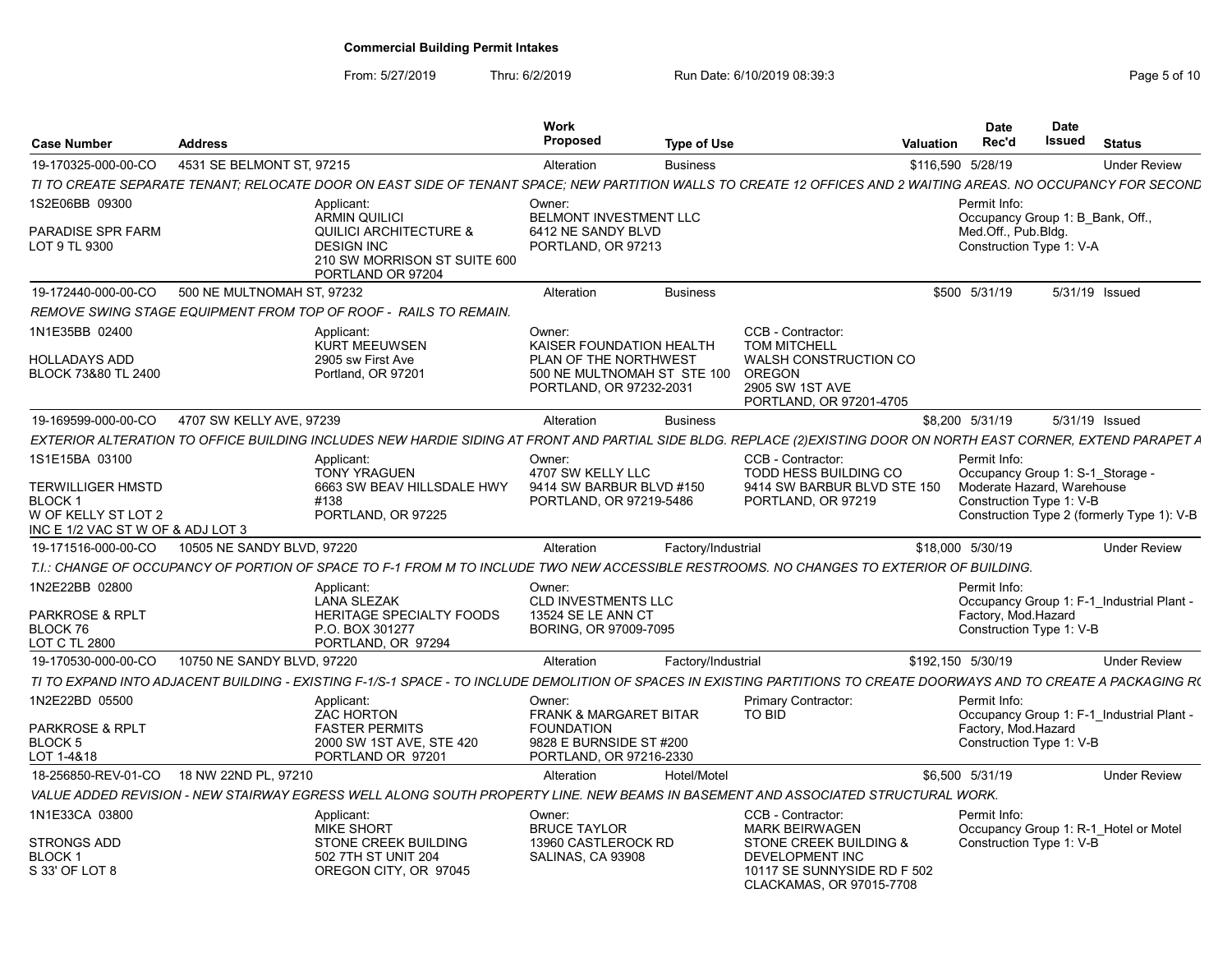| <b>Case Number</b>                    | <b>Address</b>                              |                                                                                                                                                                       | Work<br>Proposed                                                                                                         | <b>Type of Use</b> |                                                                                           | <b>Valuation</b>    | <b>Date</b><br>Rec'd                                                                                         | <b>Date</b><br><b>Issued</b> | <b>Status</b> |                                              |
|---------------------------------------|---------------------------------------------|-----------------------------------------------------------------------------------------------------------------------------------------------------------------------|--------------------------------------------------------------------------------------------------------------------------|--------------------|-------------------------------------------------------------------------------------------|---------------------|--------------------------------------------------------------------------------------------------------------|------------------------------|---------------|----------------------------------------------|
| 19-163271-000-00-CO                   | 6834 NE GLISAN ST, 97213                    |                                                                                                                                                                       | Alteration                                                                                                               | Mercantile         |                                                                                           |                     | \$79,938 5/29/19                                                                                             |                              |               | <b>Under Review</b>                          |
|                                       |                                             | TI FOR NEW CANNABIS DISPENSARY ***SEE 19-128337-VI***: PARTIAL CHANGE OF OCCUPANCY FROM "M" TO "B" AND "S". NEW PARTITION WALLS TO CREATE SALES ROOM. OFFICE. STORAGE |                                                                                                                          |                    |                                                                                           |                     |                                                                                                              |                              |               |                                              |
| 1N2E32CA 18100                        |                                             | Applicant<br><b>JUSTIN WILLIAMS</b>                                                                                                                                   | Owner:<br><b>GLISAN ST LLC</b>                                                                                           |                    | CCB - Contractor:<br>ELITE CONTRACT SERVICES LLC                                          |                     | Permit Info:<br>Occupancy Group 1: M Store, Service                                                          |                              |               |                                              |
| <b>NORTH MT TABOR</b>                 |                                             | <b>JTWLLC</b>                                                                                                                                                         | PO BOX 1296                                                                                                              |                    | 7766 SW BAYBERRY DR                                                                       |                     | Station                                                                                                      |                              |               |                                              |
| BLOCK 6<br>LOT 1 EXC PT IN ST         |                                             | 6834 NE GLISAN ST<br>PORTLAND, OR 97213                                                                                                                               | PORTLAND, OR 97213                                                                                                       |                    | BEAVERTON, OR 97007                                                                       |                     | Construction Type 1: V-B                                                                                     |                              |               |                                              |
| 19-170778-000-00-CO                   | 15200 N LOMBARD ST, 97203                   |                                                                                                                                                                       | Alteration                                                                                                               | Storage            |                                                                                           | \$2,790,000 5/29/19 |                                                                                                              |                              |               | <b>Under Review</b>                          |
|                                       |                                             | TI FOR FIRST TIME TENANT - ADD DEMISING WALL TO SUBDIVIDE SPACE INTO TWO TENANT SPACES. NEW RESTROOMS. OFFICES. BREAK ROOM. TRAINING ROOM. & DELIVERY PACKAGE SOI     |                                                                                                                          |                    |                                                                                           |                     |                                                                                                              |                              |               |                                              |
| 2N1W26A 00400                         |                                             | Applicant<br><b>NATHAN ARNOLD</b><br><b>FASTER PERMITS</b><br>2000 SW 1ST AVE #420<br>PORTLAND OR 97201                                                               | Owner:<br>PORT OF PORTLAND(LEASED<br><b>RIVERGATE V ASSOCIATES LLC</b><br>1717 MCKINNEY AVE STE 1900<br>DALLAS. TX 75202 |                    | <b>Primary Contractor:</b><br>TO BID                                                      |                     | Permit Info:<br>Occupancy Group 1: S-1 Storage -<br>Moderate Hazard, Warehouse<br>Construction Type 1: III-B |                              |               |                                              |
| 19-172202-000-00-CO                   | 7124 SE 92ND AVE, 97266                     |                                                                                                                                                                       | Alteration                                                                                                               | Storage            |                                                                                           |                     | \$90,000 5/31/19                                                                                             |                              |               | <b>Under Review</b>                          |
|                                       |                                             | TI FOR NEW TENANT TO CREATE A NEW TENANT SPACE. SPLITTING SUITE B TO CREATE SUITE C. REMOVE MEZZANINE, ADD WALLS TO CREATE TWO OFFICES, TWO ACCESSIBLE RESTROOM       |                                                                                                                          |                    |                                                                                           |                     |                                                                                                              |                              |               |                                              |
| 1S2E21AC 00200                        |                                             | Applicant:<br>MITCH GILBERT                                                                                                                                           | Owner:<br>NORCO INC                                                                                                      |                    | CCB - Contractor:<br>MONOLITH DEVELOPMENT INC                                             |                     | Permit Info:<br>Occupancy Group 1: S-1 Storage -                                                             |                              |               |                                              |
| MT SCOTT AC AMD<br>LOT 13 TL 200      |                                             | 239 NW 13TH, #207<br>PORTLAND OR 97209                                                                                                                                | <b>PO BOX 908</b><br>VANCOUVER, WA 98666                                                                                 |                    | <b>PO BOX 908</b><br>VANCOUVER, WA 98660                                                  |                     | Moderate Hazard, Warehouse<br>Construction Type 1: III-B                                                     |                              |               | Construction Type 2 (formerly Type 1): III-B |
|                                       | 19-133402-REV-01-CO 3137 NE 82ND AVE, 97220 |                                                                                                                                                                       | Alteration                                                                                                               | Storage            |                                                                                           |                     | \$1,500 5/28/19                                                                                              | 5/28/19 Issued               |               |                                              |
|                                       |                                             | VALUE ADDED REVISION TO REMOVE PARTITION WALL AND ADD STORAGE ROOM NEXT TO RESTROOM, CHANGE LOCATION OF WATER AND SEWER CONNECTIONS, ADD PENETRATION ON EA            |                                                                                                                          |                    |                                                                                           |                     |                                                                                                              |                              |               |                                              |
| 1N2E29AA 21900                        |                                             | Applicant:<br><b>DAVID ATKINSON</b>                                                                                                                                   | Owner:<br>3137 NE 82ND LLC                                                                                               |                    | CCB - Contractor:<br>NORTH RIM PARTNERS INC                                               |                     | Permit Info:<br>Occupancy Group 1: S-1 Storage -                                                             |                              |               |                                              |
| <b>GREGORY HTS</b>                    |                                             | <b>NORTH RIM PARTNERS</b>                                                                                                                                             | 819 SE MORRISON ST #110                                                                                                  |                    | 819 SE MORRISON ST #110                                                                   |                     | Moderate Hazard, Warehouse                                                                                   |                              |               |                                              |
| BLOCK 11                              |                                             | 819 SE MORRISON ST. STE 110                                                                                                                                           | PORTLAND, OR 97214                                                                                                       |                    | PORTLAND, OR 97214                                                                        |                     | Construction Type 1: V-B                                                                                     |                              |               |                                              |
| LOT 15-18 EXC PT IN ST                |                                             | PORTLAND, OR 97214                                                                                                                                                    |                                                                                                                          |                    |                                                                                           |                     |                                                                                                              |                              |               |                                              |
| 19-168190-000-00-CO                   | 10373 NE HANCOCK ST, 97220                  |                                                                                                                                                                       | Alteration                                                                                                               | Utility            |                                                                                           |                     | \$237,000 5/28/19                                                                                            |                              |               | <b>Under Review</b>                          |
|                                       |                                             | RECONFIGURE EXISTING PARKING LOT: NEW PAVING, LANDSCAPING, SIDEWALK,                                                                                                  |                                                                                                                          |                    | CURB, RAMP, ACCESSIBLE STRIPING, STORM WATER MANAGEMENT RECONFIGURATION, AND NEW (109 SF) |                     |                                                                                                              |                              |               |                                              |
| 1N2E27CC 04500                        |                                             | Applicant:<br><b>MIKE COYLE</b>                                                                                                                                       | Owner:<br><b>CALISTA REAL ESTATE LLC</b>                                                                                 |                    | CCB - Contractor:<br><b>BNK CONSTRUCTION INC</b>                                          |                     |                                                                                                              |                              |               |                                              |
| SECTION 27 1N 2E                      |                                             | <b>FASTER PERMITS</b>                                                                                                                                                 |                                                                                                                          |                    | 5015 BUSINESS PARK BLVD #3000 45 82ND DR STE 53 B                                         |                     |                                                                                                              |                              |               |                                              |
| TL 4500 1.32 ACRES                    |                                             | 744 SE Bidwell St.<br>PORTLAND, OR 97202                                                                                                                              | ANCHORAGE, AK 99503                                                                                                      |                    | GLADSTONE, OR 97027-2562                                                                  |                     |                                                                                                              |                              |               |                                              |
| 19-170469-000-00-CO                   | 6500 NE HALSEY ST. 97213                    |                                                                                                                                                                       | Alteration                                                                                                               | Utility            |                                                                                           |                     | \$30,000 5/28/19                                                                                             |                              |               | <b>Under Review</b>                          |
|                                       |                                             | PERSONAL WIRELESS SERVICE FACILITY - REMOVE (8) ANTENNAS, ADD (8) ANTENNAS, REMOVE (6)RRU, INSTALL (6) RRU, (4) SURGE AND (2) HYBRID CABLES                           |                                                                                                                          |                    |                                                                                           |                     |                                                                                                              |                              |               |                                              |
| 1N2E32BB 00100                        |                                             | Applicant<br><b>ALICE BUTLER</b>                                                                                                                                      | Owner:<br>MRA INVESTMENT L L C                                                                                           |                    | Primary Contractor:<br>TO BID                                                             |                     |                                                                                                              |                              |               |                                              |
| SECTION 32 1N 2E<br>TL 100 2.91 ACRES |                                             | <b>CENTERLINE SOLUTIONS</b><br>6623 NE 78TH CT STE B-1<br>PORTLAND OR 97218                                                                                           | 333 NW 9TH AVE #1504<br>PORTLAND, OR 97209                                                                               |                    |                                                                                           |                     |                                                                                                              |                              |               |                                              |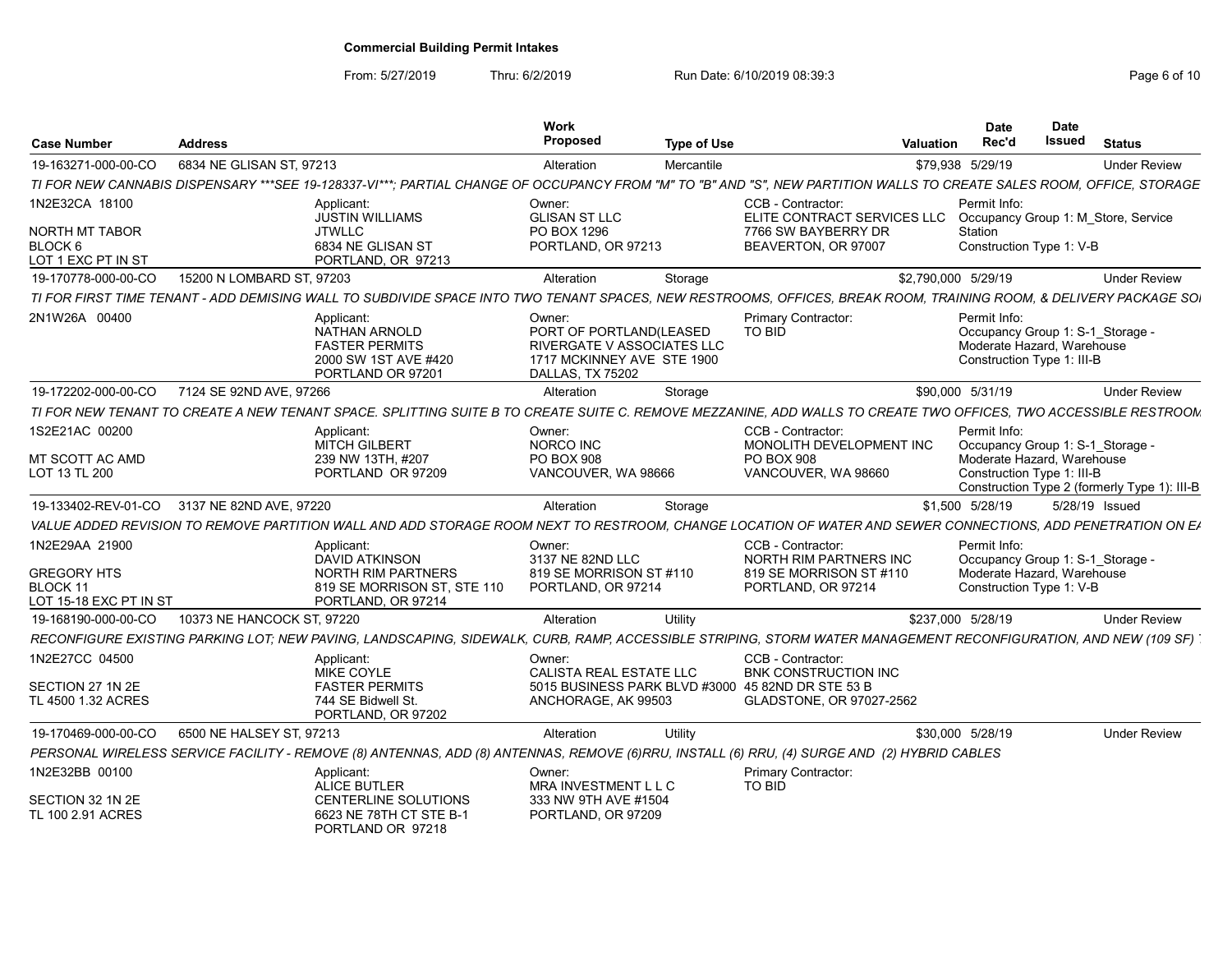|                                             |                                                    |                                                                                                                                                                 | <b>Work</b><br><b>Proposed</b>                                                |                    |                                                            |                   | <b>Date</b>                                             | Date<br>Issued |                                                              |
|---------------------------------------------|----------------------------------------------------|-----------------------------------------------------------------------------------------------------------------------------------------------------------------|-------------------------------------------------------------------------------|--------------------|------------------------------------------------------------|-------------------|---------------------------------------------------------|----------------|--------------------------------------------------------------|
| <b>Case Number</b>                          | <b>Address</b>                                     |                                                                                                                                                                 |                                                                               | <b>Type of Use</b> |                                                            | Valuation         | Rec'd                                                   |                | <b>Status</b>                                                |
| 19-170578-000-00-CO                         | 2127 SE LAFAYETTE ST, 97202                        |                                                                                                                                                                 | Alteration                                                                    | Utility            |                                                            | \$60,000 5/28/19  |                                                         |                | <b>Under Review</b>                                          |
|                                             |                                                    | PERSONAL WIRELESS SERVICE FACILITY - RELOCATE AN OVP MOUNTED TO AN ICE BRIDGE SUPPORT POST; NEW FIBER ENTRANCE TO SHELTER; LOAD CENTER PANEL W/19-170582MT. REP |                                                                               |                    |                                                            |                   |                                                         |                |                                                              |
| 1S1E11DA 00300                              |                                                    | Applicant:                                                                                                                                                      | Owner:                                                                        |                    | Primary Contractor:<br>TO BID                              |                   |                                                         |                |                                                              |
| SMITHS SUB & ADD EP                         |                                                    | <b>JOSHUA ROBERTS</b><br>CENTERLINE SOLUTIONS                                                                                                                   | KELLY C BRUUN SPOUSAL TR<br>3611 SE 20TH AVE #300                             |                    |                                                            |                   |                                                         |                |                                                              |
| BLOCK 11<br>LOT <sub>5</sub>                |                                                    | 6623 NE 78TH CT, STE B1<br>PORTLAND, OR 97218                                                                                                                   | PORTLAND, OR 97202                                                            |                    |                                                            |                   |                                                         |                |                                                              |
|                                             |                                                    |                                                                                                                                                                 | Owner:<br><b>KELLY BRUUN</b><br>3611 SE 20TH AVE #300<br>PORTLAND, OR 97202   |                    |                                                            |                   |                                                         |                |                                                              |
| 19-171313-000-00-CO                         | 2128 SE HAWTHORNE BLVD, 97214                      |                                                                                                                                                                 | Alteration                                                                    | Utility            |                                                            | \$20,000 5/29/19  |                                                         |                | <b>Under Review</b>                                          |
|                                             |                                                    | PERSONAL WIRELESS SERVICE FACILITY - ADD (3) ANTENNAS, REMOVE (3) RRUS AND ADD (3) RRUS                                                                         |                                                                               |                    |                                                            |                   |                                                         |                |                                                              |
| 1S1E02DA 03600                              |                                                    | Applicant:                                                                                                                                                      | Owner:                                                                        |                    | Primary Contractor:                                        |                   |                                                         |                |                                                              |
|                                             |                                                    | <b>TAMMY HAMILTON</b>                                                                                                                                           | <b>JANE LUNDIN LIV TR</b>                                                     |                    | <b>TO BID</b>                                              |                   |                                                         |                |                                                              |
| <b>COLONIAL HTS</b><br>BLOCK <sub>2</sub>   |                                                    | ACOM CONSULTING INC.<br>5200 SW MEADOWS ROAD.,                                                                                                                  | 1400 PINNACLE CT #441<br>POINT RICHMOND, CA 94801                             |                    |                                                            |                   |                                                         |                |                                                              |
| LOT <sub>1</sub>                            |                                                    | <b>SUITE 150</b>                                                                                                                                                |                                                                               |                    |                                                            |                   |                                                         |                |                                                              |
| N 30' OF LOT 2                              |                                                    | LAKE OSWEGO OR 97035                                                                                                                                            |                                                                               |                    |                                                            |                   |                                                         |                |                                                              |
| Total # of CO Alteration permit intakes: 30 |                                                    |                                                                                                                                                                 |                                                                               |                    |                                                            |                   |                                                         |                | Total valuation of CO Alteration permit intakes: \$5,079,125 |
| 19-171528-000-00-CO                         | 3883 SW MOODY AVE, 97201                           |                                                                                                                                                                 | Demolition                                                                    | <b>Business</b>    |                                                            | \$168,000 5/30/19 |                                                         |                | <b>Under Review</b>                                          |
|                                             |                                                    | DEMOLITION OF WAREHOUSE ON SOUTH PORTION OF LOT (SEE 18-209390 FOR NEW BUILDING PERMIT).- REQUIRES SHORING/WORK IN ROW.                                         |                                                                               |                    |                                                            |                   |                                                         |                |                                                              |
| 1S1E10CA 00400                              |                                                    | Applicant:<br><b>ZAC HORTON</b><br><b>FASTER PERMITS</b><br>2000 SW 1ST AVE SUITE 420<br>PORTLAND, OR 97201                                                     | Owner:<br><b>FAVA LLC</b><br>PO BOX 2519<br>PORTLAND, OR 97208                |                    | Primary Contractor:<br>TO BID                              |                   |                                                         |                |                                                              |
| 18-271979-000-00-CO                         | 1319 NW JOHNSON ST, 97209                          |                                                                                                                                                                 | Demolition                                                                    | <b>Business</b>    |                                                            | \$35,000 5/29/19  |                                                         | 5/29/19 Issued |                                                              |
|                                             | DEMOLITION EXISTING WAREHOUSE AND OFFICE BUILDING. |                                                                                                                                                                 |                                                                               |                    |                                                            |                   |                                                         |                |                                                              |
| 1N1E33AD 01500                              |                                                    | Applicant:                                                                                                                                                      | Owner:                                                                        |                    |                                                            |                   | Permit Info:                                            |                |                                                              |
| <b>COUCHS ADD</b>                           |                                                    | <b>ANDREW PAUL</b><br>PAUL PROPERTIES, LLC.                                                                                                                     | <b>JOHNSON 13 LLC</b><br>1325 NW JOHNSON ST                                   |                    |                                                            |                   | Occupancy Group 1: B_Bank, Off.,<br>Med.Off., Pub.Bldg. |                |                                                              |
| BLOCK 137                                   |                                                    | 1325 NW JOHNSON ST.                                                                                                                                             | PORTLAND, OR 97209                                                            |                    |                                                            |                   | Construction Type 1: V-B                                |                |                                                              |
| LOT <sub>1</sub><br>S 10' OF LOT 4          |                                                    | PORTLAND OR 97209                                                                                                                                               |                                                                               |                    |                                                            |                   |                                                         |                |                                                              |
| Total # of CO Demolition permit intakes: 2  |                                                    |                                                                                                                                                                 |                                                                               |                    |                                                            |                   |                                                         |                | Total valuation of CO Demolition permit intakes: \$203,000   |
|                                             | 18-145019-DFS-04-CO 3301 SE DIVISION ST, 97202     |                                                                                                                                                                 | <b>New Construction</b>                                                       |                    | Apartments/Condos (3 or more units)                        |                   | \$3.000 5/31/19                                         |                | <b>Under Review</b>                                          |
| DEFERRED SUBMITTAL FOR SHIPS LADDER         |                                                    |                                                                                                                                                                 |                                                                               |                    |                                                            |                   |                                                         |                |                                                              |
| 1S1E01CD 23800                              |                                                    | Applicant:                                                                                                                                                      | Owner:                                                                        |                    | CCB - Contractor:                                          |                   | Permit Info:                                            |                |                                                              |
|                                             |                                                    | <b>DAN WILLIAMS</b><br><b>FASTER PERMITS</b><br>2000 SW 1ST AVE SUITE 420                                                                                       | <b>DIVISION TWO LLC</b><br>422 NW 13TH AVE PMB 808<br>PORTLAND, OR 97209-2930 |                    | <b>LMC INC</b><br>19200 SW TETON AVE<br>TUALATIN, OR 97062 |                   | Multi-family<br>Construction Type 1: V-A                |                | Occupancy Group 1: R-2 Residential                           |
|                                             |                                                    | PORTLAND OR 97201                                                                                                                                               |                                                                               |                    |                                                            |                   |                                                         |                | Construction Type 2 (formerly Type 1): V-A                   |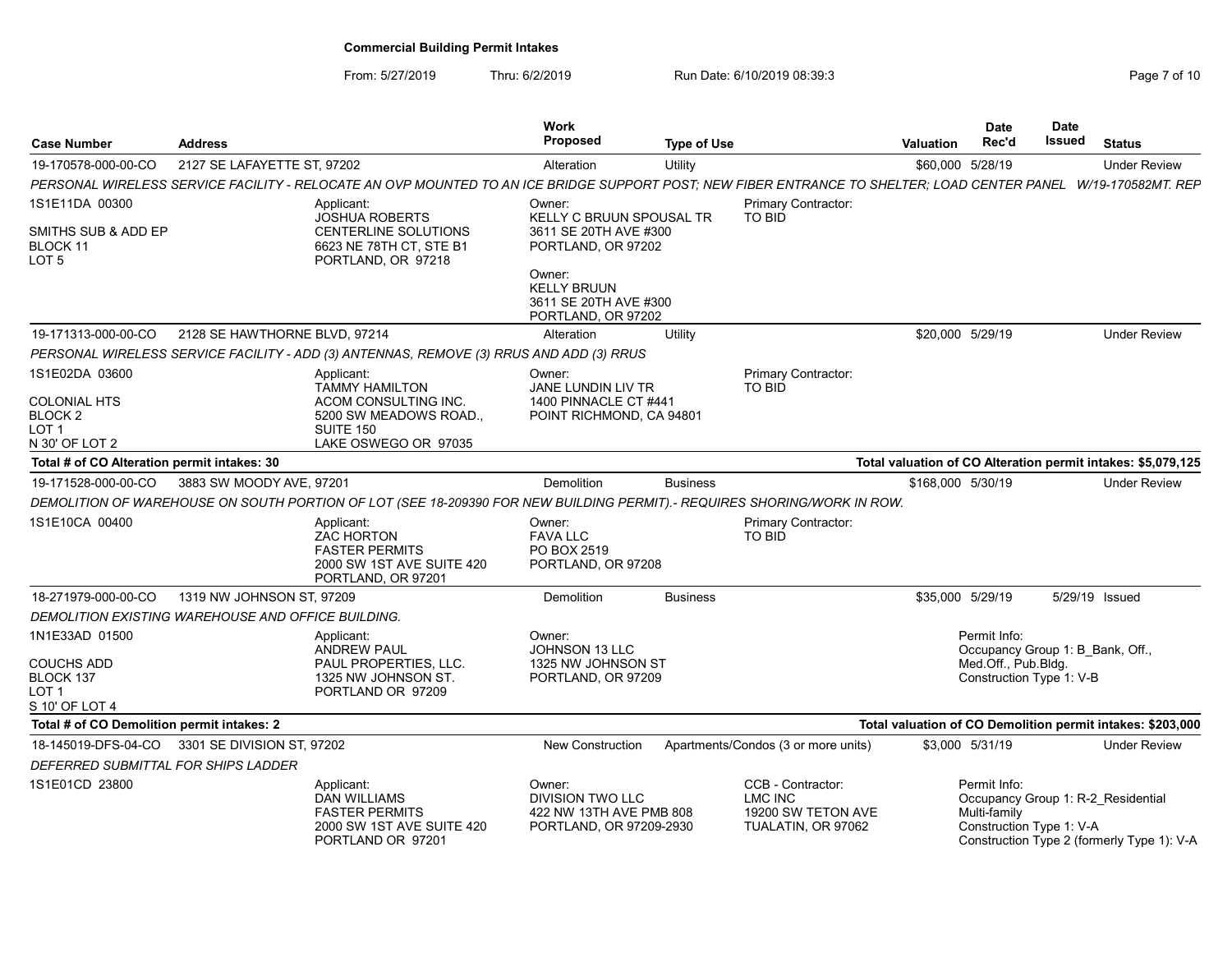| <b>Case Number</b>                                                  | <b>Address</b>             |                                                                                                                                         | <b>Work</b><br>Proposed                                                                                                                                            | <b>Type of Use</b> |                                                                                                                               | <b>Valuation</b> | Date<br>Rec'd                                                                                    | <b>Date</b><br><b>Issued</b> | <b>Status</b>                                                                      |
|---------------------------------------------------------------------|----------------------------|-----------------------------------------------------------------------------------------------------------------------------------------|--------------------------------------------------------------------------------------------------------------------------------------------------------------------|--------------------|-------------------------------------------------------------------------------------------------------------------------------|------------------|--------------------------------------------------------------------------------------------------|------------------------------|------------------------------------------------------------------------------------|
| 18-150221-REV-01-CO                                                 | 7654 SW 32ND AVE, 97219    |                                                                                                                                         | <b>New Construction</b>                                                                                                                                            |                    | Apartments/Condos (3 or more units)                                                                                           |                  | \$10.000 5/29/19                                                                                 |                              | <b>Under Review</b>                                                                |
|                                                                     |                            | VALUE ADDED REVISION TO RELOCATE TRASH AREA ON LEVEL ONE, ADD (1) RESIDENTIAL UNIT, AND ADD (2) RESTROOMS *** W/18-150262-REV-01-MT *** |                                                                                                                                                                    |                    |                                                                                                                               |                  |                                                                                                  |                              |                                                                                    |
| 1S1E20AC 15000                                                      |                            | Applicant:<br><b>DAN WILLIAMS</b><br><b>FASTER PERMITS</b><br>2000 SW 1ST AVE SUITE 420<br>PORTLAND OR 97201                            | Owner:<br>MV <sub>2</sub> LLC<br>422 NW 13TH AVE PMB 808<br>PORTLAND, OR 97209                                                                                     |                    | CCB - Contractor:<br>LMC CONSTRUCTION LLC<br>95 ENTERPRISE SUITE 200<br>ALISO VIEJO, CA 90620                                 |                  | Permit Info:<br>Occupancy Group 1: R-2 Residential<br>Multi-family<br>Construction Type 1: V-A   |                              | Construction Type 2 (formerly Type 1): V-A                                         |
| 17-108538-DFS-07-CO                                                 | 4030 N WILLIAMS AVE, 97212 |                                                                                                                                         | <b>New Construction</b>                                                                                                                                            |                    | Apartments/Condos (3 or more units)                                                                                           |                  | \$5.000 5/28/19                                                                                  |                              | <b>Under Review</b>                                                                |
| <b>DFS FOR PEDESTAL PAVERS</b>                                      |                            |                                                                                                                                         |                                                                                                                                                                    |                    |                                                                                                                               |                  |                                                                                                  |                              |                                                                                    |
| 1N1E22DA 20300                                                      |                            | Applicant:<br><b>DAN WILLIAMS</b><br><b>FASTER PERMITS</b><br>2000 SW 1ST AVE SUITE 420<br>PORTLAND OR 97201                            | Owner:<br><b>WILLIAMS &amp; SHAVER LLC</b><br>PO BOX 61426<br>VANCOUVER, WA 98666-1426                                                                             |                    | CCB - Contractor:<br><b>VWR DEVELOPMENT LLC</b><br>3330 NW YEON AVENUE 100<br>PORTLAND, OR 97210                              |                  | Permit Info:<br>Station<br>Construction Type 1: I-A                                              |                              | Occupancy Group 1: M Store, Service<br>Construction Type 2 (formerly Type 1): I-A  |
| 18-159112-REV-01-CO                                                 | 7979 N JERSEY ST, 97203    |                                                                                                                                         | New Construction                                                                                                                                                   |                    | Apartments/Condos (3 or more units)                                                                                           |                  | \$5/28/19                                                                                        |                              | 5/28/19 Issued                                                                     |
|                                                                     |                            | REVISION TO CHANGE GUARDRAIL DESIGN FROM CABLE TO POST AND REMOVE DEFERRED SUBMITTALS FOR CABLE GUARDRAILS AND ALUMINIUM AWNINGS        |                                                                                                                                                                    |                    |                                                                                                                               |                  |                                                                                                  |                              |                                                                                    |
| 1N1W12AA 19300<br>ST JOHNS HTS & SUB<br>BLOCK <sub>6</sub><br>LOT 9 |                            | Applicant:<br><b>ZAC HORTON</b><br><b>FASTER PERMITS</b><br>2000 SW 1ST AVE SUITE 420<br>PORTLAND, OR 97201                             | Owner:<br><b>WMC PROPERTIES LLC</b><br>3 MONROE PKWY #P440<br>LAKE OSWEGO, OR 97035                                                                                |                    | CCB - Contractor:<br><b>CALVIN BATY</b><br>CRESCENT CUSTOM HOMES LLC<br>317 ANAPUNI LOOP<br>LAHAINA, HI 96761                 |                  | Permit Info:<br>Occupancy Group 1: R-2 Residential<br>Multi-family<br>Construction Type 1: V-B   |                              |                                                                                    |
| 16-230418-DFS-24-CO                                                 | 1818 SW 4TH AVE, 97201     |                                                                                                                                         | <b>New Construction</b>                                                                                                                                            |                    | Apartments/Condos (3 or more units)                                                                                           |                  | \$10,000 5/28/19                                                                                 |                              | <b>Under Review</b>                                                                |
| DFS 24-steel staircase #3                                           |                            |                                                                                                                                         |                                                                                                                                                                    |                    |                                                                                                                               |                  |                                                                                                  |                              |                                                                                    |
| 1S1E03CB 01500                                                      |                            | Applicant:<br>MIKE COYLE<br><b>FASTER PERMITS</b><br>2000 SW 1ST AVE, SUITE 420<br>PORTLAND, OR 97201                                   | Owner:<br><b>FOURTH &amp; HARRISON LLC</b><br>920 SW 6TH AVE #223<br>PORTLAND, OR 97204-1207                                                                       |                    | CCB - Contractor:<br>JOHN HYLAND CONSTRUCTION<br>INC.<br>PO BOX 7867<br>SPRINGFIELD, OR 97475                                 |                  | Permit Info:<br>Hazard, Parking Garage<br>Construction Type 1: I-A                               |                              | Occupancy Group 1: S-2 Storage - Low<br>Construction Type 2 (formerly Type 1): I-A |
| 17-208579-DFS-13-CO                                                 | 246 SW ASH ST, 97204       |                                                                                                                                         | <b>New Construction</b>                                                                                                                                            |                    | Apartments/Condos (3 or more units)                                                                                           |                  | \$8,000 5/28/19                                                                                  |                              | 5/28/19 Issued                                                                     |
| DFS 13-level 7 fabric awning                                        |                            |                                                                                                                                         |                                                                                                                                                                    |                    |                                                                                                                               |                  |                                                                                                  |                              |                                                                                    |
| 1N1E34CD 02400                                                      |                            | Applicant:<br>KATE PFRETZSCHNER<br>LEWIS BUILDS<br>122 SW 3RD AVE<br>PORTLAND, OR<br>97204                                              | Owner:<br>LOT-94 LLC<br>920 SW 6TH AVE #223<br>PORTLAND, OR 97204                                                                                                  |                    | CCB - Contractor:<br>LEASE CRUTCHER LEWIS LLC<br>550 SW 12TH AVE<br>PORTLAND, OR 97205                                        |                  | Permit Info:<br>Occupancy Group 1: R-2 Residential<br>Multi-family<br>Construction Type 1: III-B |                              | Construction Type 2 (formerly Type 1): I-A                                         |
| 17-240391-DFS-01-CO                                                 | 14765 NE COUCH ST          |                                                                                                                                         | <b>New Construction</b>                                                                                                                                            |                    | Apartments/Condos (3 or more units)                                                                                           |                  | \$20,000 5/31/19                                                                                 |                              | <b>Under Review</b>                                                                |
| DEFERRED SUBMITTAL FOR ROOF TRUSSES AND FLOOR JOISTS                |                            |                                                                                                                                         |                                                                                                                                                                    |                    |                                                                                                                               |                  |                                                                                                  |                              |                                                                                    |
| 1N2E36CA 09701                                                      |                            | Applicant:<br>Ray Abedini<br>Ray's Custom Construction<br>14919 SE Stark St<br>Portland, OR 97233                                       | Owner:<br>ROOHI ABEDINI<br>9400 SW STONECREEK DR<br>BEAVERTON, OR 97007-8532<br>Owner:<br><b>REZA ABEDINI</b><br>9400 SW STONECREEK DR<br>BEAVERTON, OR 97007-8532 |                    | CCB - Contractor:<br><b>REZA ABEDINI</b><br>REZA ABEDINI<br><b>14801 SE STARK</b><br>PORTLAND, OR 97233<br>PORTLAND, OR 97233 |                  | Permit Info:<br>Occupancy Group 1: R-2 Residential<br>Multi-family<br>Construction Type 1: V-B   |                              | Construction Type 2 (formerly Type 1): V-B                                         |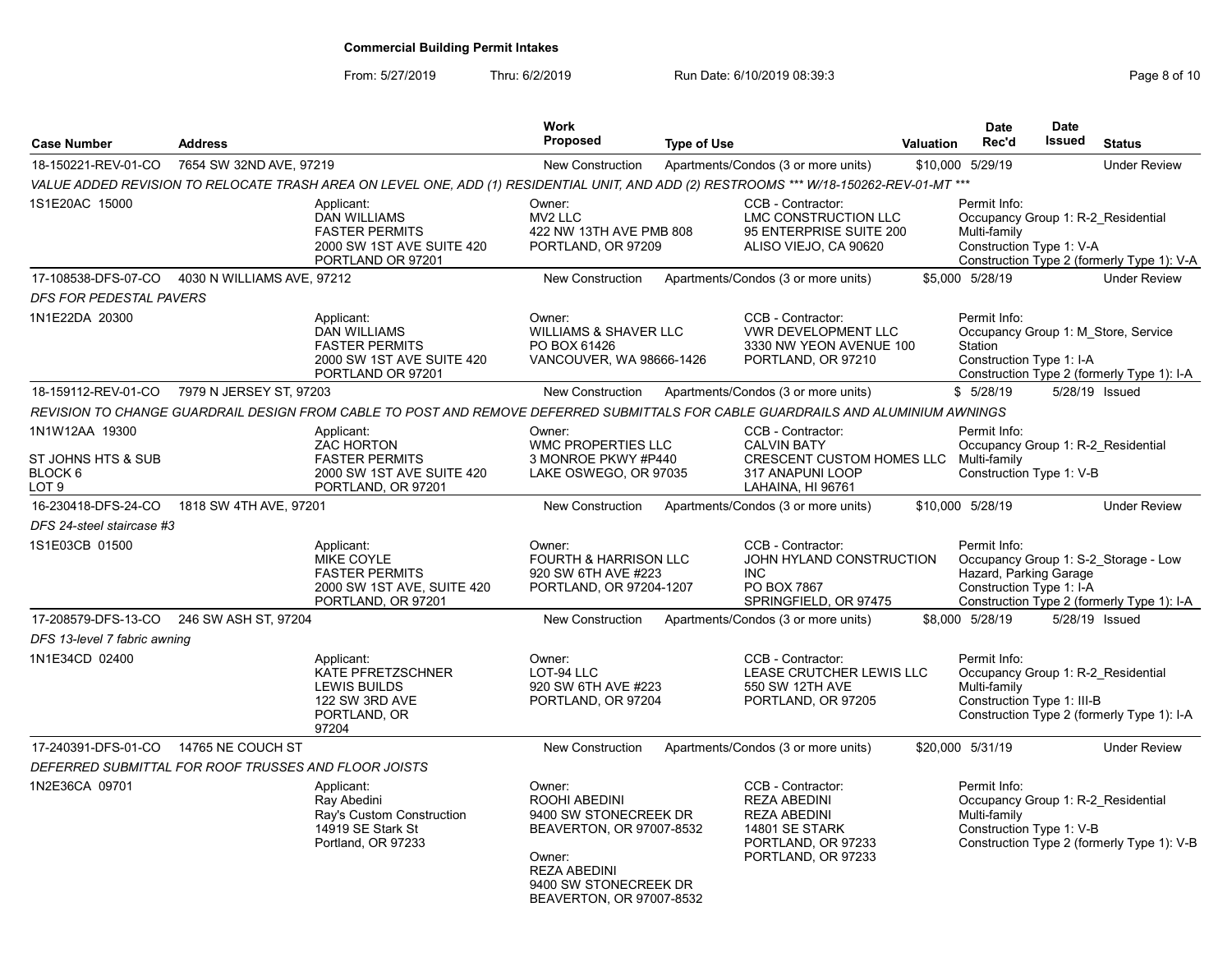| <b>Case Number</b>                                                           | <b>Address</b>            |                                                                                                                                  | <b>Work</b><br><b>Proposed</b>                                                                                                                                     | <b>Type of Use</b> |                                                                                                                                                    | <b>Valuation</b> | <b>Date</b><br>Rec'd                                                                                                  | <b>Date</b><br><b>Issued</b> | <b>Status</b>                                                                         |
|------------------------------------------------------------------------------|---------------------------|----------------------------------------------------------------------------------------------------------------------------------|--------------------------------------------------------------------------------------------------------------------------------------------------------------------|--------------------|----------------------------------------------------------------------------------------------------------------------------------------------------|------------------|-----------------------------------------------------------------------------------------------------------------------|------------------------------|---------------------------------------------------------------------------------------|
| 17-240395-DFS-01-CO                                                          | 14755 NE COUCH ST         |                                                                                                                                  | <b>New Construction</b>                                                                                                                                            |                    | Apartments/Condos (3 or more units)                                                                                                                |                  | \$20,000 5/31/19                                                                                                      |                              | <b>Under Review</b>                                                                   |
| DEFERRED SUBMITTAL FOR ROOF TRUSSES AND FLOOR JOISTS                         |                           |                                                                                                                                  |                                                                                                                                                                    |                    |                                                                                                                                                    |                  |                                                                                                                       |                              |                                                                                       |
| 1N2E36CA 09701                                                               |                           | Applicant:<br>Ray Abedini<br>Ray's Custom Construction<br>14919 SE Stark St<br>Portland, OR 97233                                | Owner:<br>ROOHI ABEDINI<br>9400 SW STONECREEK DR<br>BEAVERTON, OR 97007-8532<br>Owner:<br><b>REZA ABEDINI</b><br>9400 SW STONECREEK DR<br>BEAVERTON, OR 97007-8532 |                    | CCB - Contractor:<br><b>REZA ABEDINI</b><br><b>REZA ABEDINI</b><br>14801 SE STARK<br>PORTLAND, OR 97233<br>PORTLAND, OR 97233                      |                  | Permit Info:<br>Multi-family<br>Construction Type 1: V-B                                                              |                              | Occupancy Group 1: R-2 Residential<br>Construction Type 2 (formerly Type 1): V-B      |
| 17-240376-DFS-01-CO                                                          | 14775 NE COUCH ST         |                                                                                                                                  | New Construction                                                                                                                                                   |                    | Apartments/Condos (3 or more units)                                                                                                                |                  | \$20,000 5/31/19                                                                                                      |                              | <b>Under Review</b>                                                                   |
| DEFERRED SUBMITTAL FOR ROOF TRUSSES AND FLOOR JOISTS                         |                           |                                                                                                                                  |                                                                                                                                                                    |                    |                                                                                                                                                    |                  |                                                                                                                       |                              |                                                                                       |
| 1N2E36CA 09701                                                               |                           | Applicant:<br>Ray Abedini<br>Ray's Custom Construction<br>14919 SE Stark St<br>Portland, OR 97233                                | Owner:<br>ROOHI ABEDINI<br>9400 SW STONECREEK DR<br>BEAVERTON, OR 97007-8532<br>Owner:<br><b>REZA ABEDINI</b><br>9400 SW STONECREEK DR<br>BEAVERTON, OR 97007-8532 |                    | CCB - Contractor:<br><b>REZA ABEDINI</b><br><b>REZA ABEDINI</b><br><b>14801 SE STARK</b><br>PORTLAND, OR 97233<br>PORTLAND, OR 97233               |                  | Permit Info:<br>Multi-family<br>Construction Type 1: V-B                                                              |                              | Occupancy Group 1: R-2 Residential<br>Construction Type 2 (formerly Type 1): V-B      |
| 17-182179-REV-07-CO                                                          | 1750 SW YAMHILL ST, 97205 |                                                                                                                                  | <b>New Construction</b>                                                                                                                                            | <b>Business</b>    |                                                                                                                                                    |                  | \$5/29/19                                                                                                             |                              | 5/29/19 Issued                                                                        |
| REV 07-structural modifications. See attached narrative.                     |                           |                                                                                                                                  |                                                                                                                                                                    |                    |                                                                                                                                                    |                  |                                                                                                                       |                              |                                                                                       |
| 1N1E33DC 03000<br><b>PORTLAND</b><br>BLOCK 328<br>LOT 1&2&7&8                |                           | Applicant:<br><b>Daniel Nowell</b><br><b>GBD Architects</b><br>1120 NW Couch St Ste 300<br>Portland, OR 97209                    | Owner:<br>URG OPB 17TH AVENUE LLC<br>1425 4TH AVE #500<br>SEATTLE, WA 98101                                                                                        |                    | CCB - Contractor:<br>LEASE CRUTCHER LEWIS LLC<br>550 SW 12TH AVE<br>PORTLAND, OR 97205                                                             |                  | Permit Info:<br>Construction Type 1: I-A                                                                              |                              | Occupancy Group 1: A-3 Place of Worship<br>Construction Type 2 (formerly Type 1): I-A |
| 19-170562-000-00-CO                                                          | NE 185TH DR, 97230        |                                                                                                                                  | New Construction                                                                                                                                                   | Storage            |                                                                                                                                                    |                  | \$2,548,077 5/29/19                                                                                                   |                              | <b>Under Review</b>                                                                   |
|                                                                              |                           | CONCRETE TILT-UP BUILDING WITH INTERIOR TENANT IMPROVEMENT. TRASH ENCLOSURE UNDER SEPARATE PERMIT. W/19-170783-CO                |                                                                                                                                                                    |                    |                                                                                                                                                    |                  |                                                                                                                       |                              |                                                                                       |
| 1N3E20B 90008<br>MARINE DRIVE BUSINESS CENTER<br><b>CONDOMINIUM</b><br>LOT C |                           | Applicant:<br>MIKE COYLE<br><b>FASTER PERMITS</b><br>2000 SW 1ST AVENUE, SUITE 420 PORTLAND, OR 97230-6830<br>PORTLAND, OR 97201 | Owner:<br>ROSE CITY DEVELOPMENT INC<br>4917 NE 185TH DR                                                                                                            |                    | CCB - Contractor:<br><b>GRANT WILLS</b><br>2KG CONTRACTORS INC<br>4917 NE 185TH DRIVE<br>PORTLAND, OR 97230                                        |                  | Permit Info:<br>Occupancy Group 1: S-1_Storage -<br>Moderate Hazard, Warehouse<br>Construction Type 1: III-B<br>29976 |                              | Construction Type 2 (formerly Type 1): III-B<br>Total Square Footage - Display Only:  |
| 18-278714-000-00-CO                                                          | 4895 NE GOING ST, 97218   |                                                                                                                                  | <b>New Construction</b>                                                                                                                                            | Utility            |                                                                                                                                                    |                  | \$94,214 5/28/19                                                                                                      |                              | 5/28/19 Issued                                                                        |
|                                                                              |                           | NEW 1,992 S.F. COVERED PARKING STRUCTURE *** W/18-236385/87/92/94/401/05/06-RS & 236411/13/21-CO & 18-278714-CO ***              |                                                                                                                                                                    |                    |                                                                                                                                                    |                  |                                                                                                                       |                              |                                                                                       |
| 1N2E19BD 08300                                                               |                           | Applicant:<br><b>BEN VALENTIN</b><br><b>BIRDSMOUTH CONSTRUCTION,</b><br><b>LLC</b><br>2100 B SE WATER AVE<br>PORTLAND, OR 97214  | Owner:<br>1633 SE 55TH AVE<br>PORTLAND, OR 97215                                                                                                                   |                    | CCB - Contractor:<br>STEWART SRI DEVELOPMENT LL( BIRDSMOUTH CONSTRUCTION LL Occupancy Group 1: U Private<br>1633 SE 55TH AVE<br>PORTLAND, OR 97215 |                  | Permit Info:<br>Garage\Utility Misc.<br>Construction Type 1: V-B                                                      |                              | Total Square Footage - Display Only: 1971                                             |